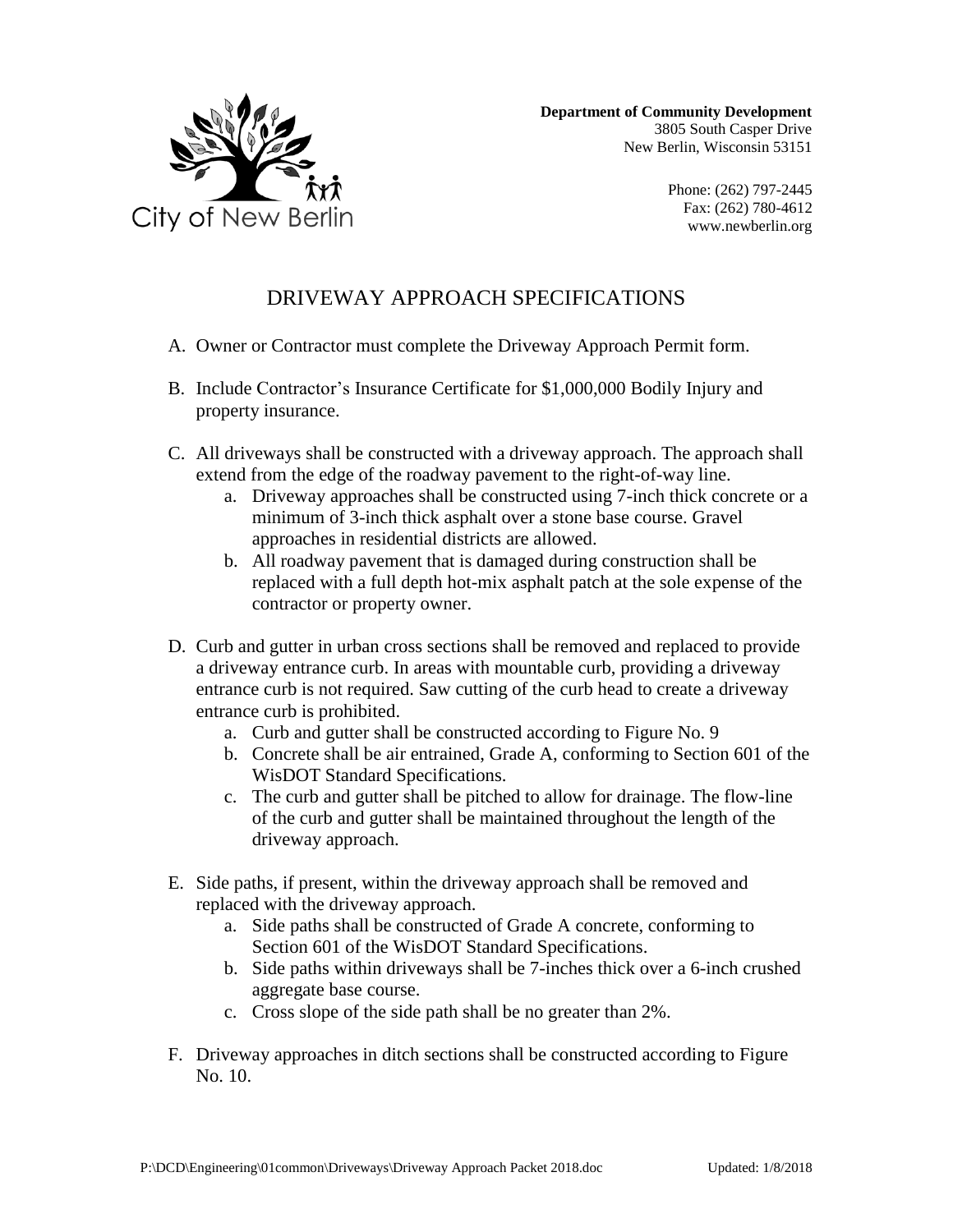- a. If a 7-inch thick concrete driveway approach cannot be constructed, the driveway approach shall be constructed using asphalt or gravel.
- b. The driveway approach, from the edge of the road to the edge of the shoulder, shall be pitched at 3% away from the road.
- c. The road edge of the driveway approach shall not be higher than the roadway pavement.
- d. The concrete driveway approach shall not extend into the roadway beyond the edge of the roadway pavement.
- e. If the culvert will be replaced, a Culvert Replacement permit is required.
- E. No construction materials or equipment shall be stockpiled or parked in the roadway overnight. It shall be the sole responsibility of the Contractor to install and maintain sufficient warning barricades and lights to properly protect the work and warn the public. All barricades and warning devices shall conform to the Manual on Uniform Traffic Control Devices, latest edition. Upon completion of the work, the contractor shall be responsible for cleaning and sweeping the roadway. All unused materials shall be removed from the roadway.
- F. All work shall be guaranteed for one year from the acceptance date of the work. If, within the guarantee period, repairs or changes are required in connection with the work, which, in the opinion of the City Engineer, is rendered necessary as the result of the use of materials, equipment or workmanship which are inferior, defective or not in accordance with the terms of the permit, the Contractor shall promptly, upon receipt of the notice from the City Engineer, and without expense to the City, restore the work to satisfactory condition and correct all defects, within 30 days.
- G. The Contractor shall indemnify and hold harmless the City of New Berlin, its officers, agents and employees, from any and all actions, claims or demands whatsoever arising from the performance, letting, and execution of work under this permit.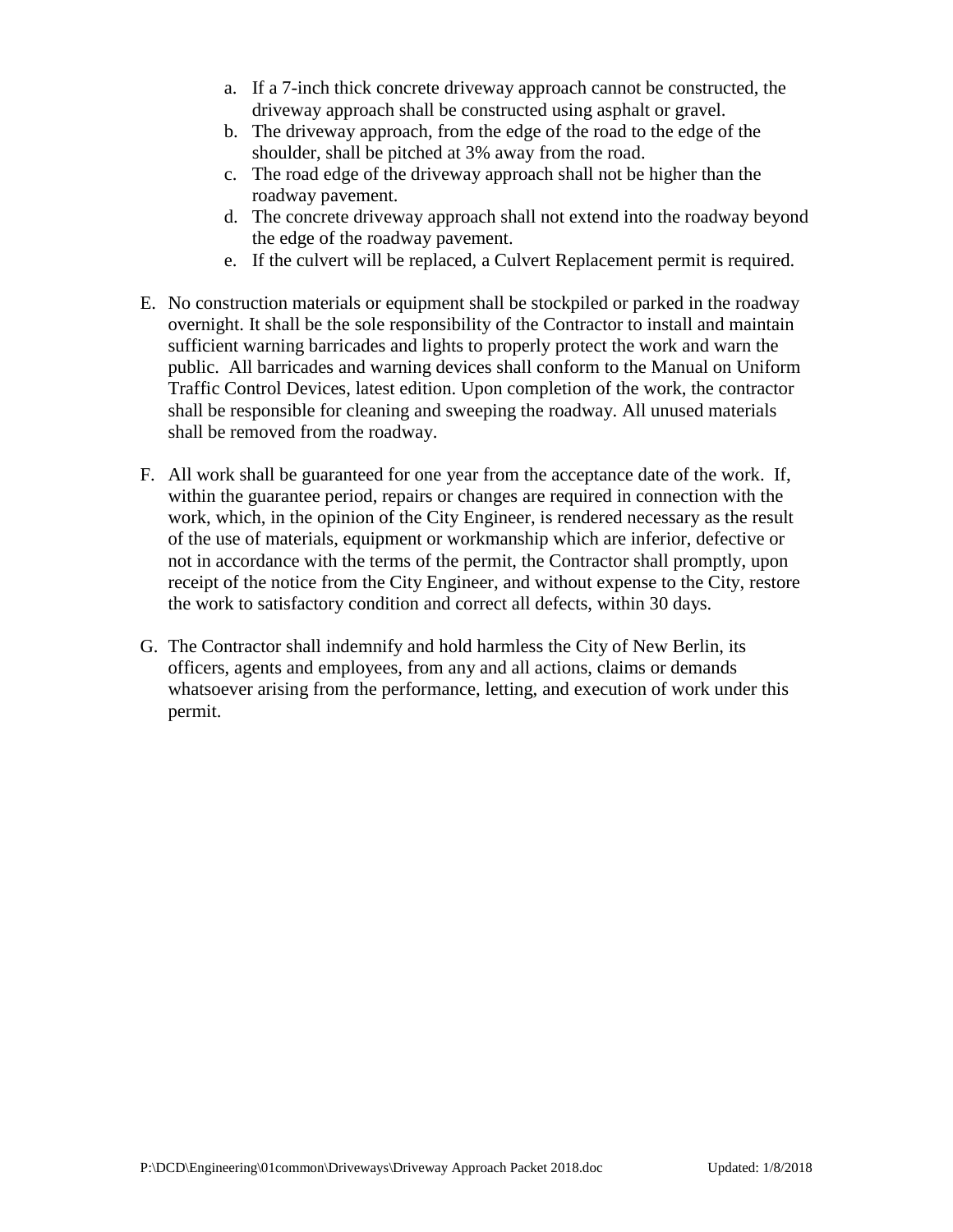